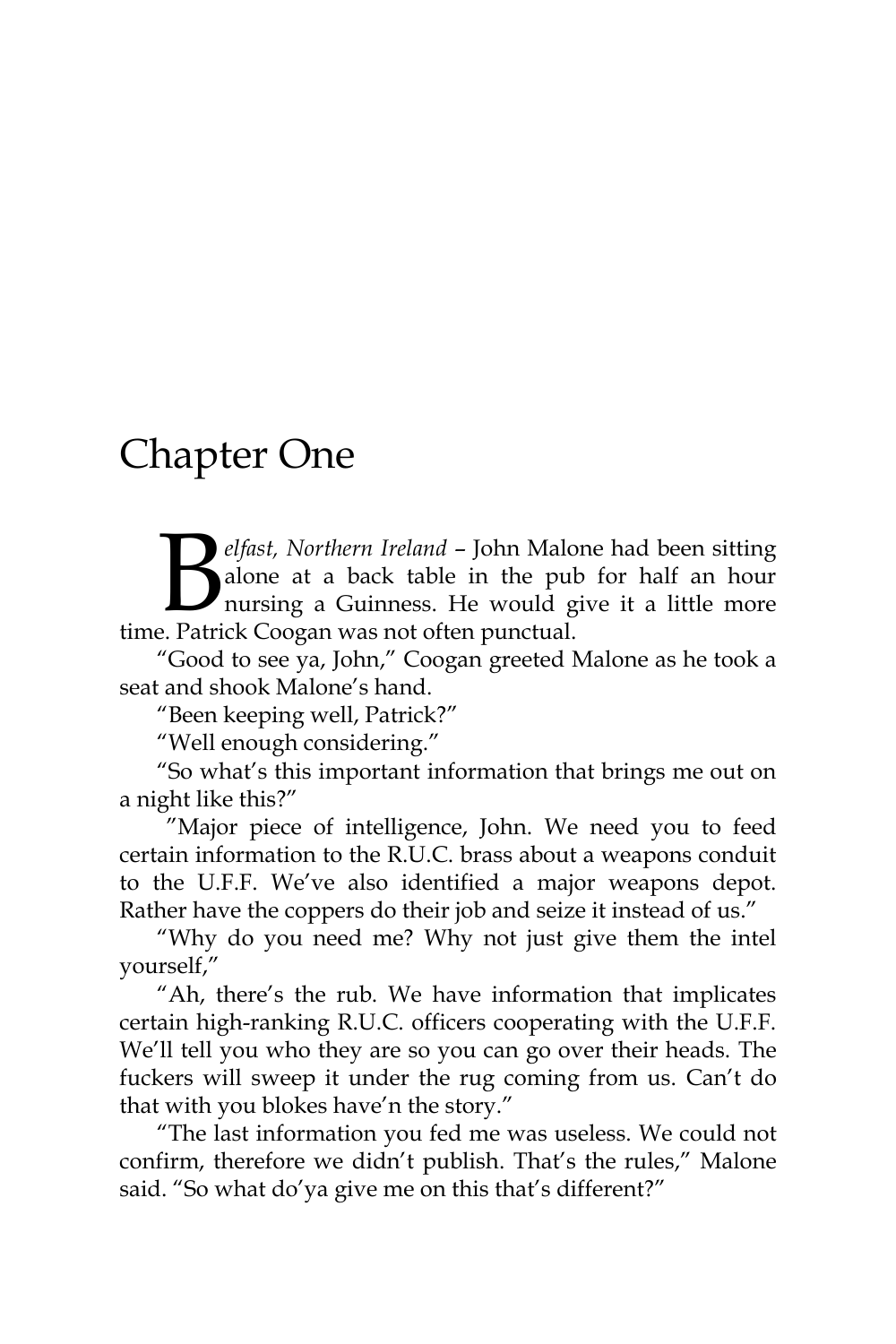"Knowing what sticklers you are, there's information here that you can trace that will confirm the R.U.C. officials' involvement. Should be a real story in here somewhere for you blokes, especially if the coppers raid the arms cache. Should be able to get some front- page pictures.

Coogan handed Malone a thick envelope.

"Implicating the R.U.C. supporting the Protestant paramilitaries is the real I.R.A. interest isn't it, Patrick?

"Of course, John -------

Patrick Coogan was cut off in mid-sentence as the entire front of the pub exploded inward.

Mason Devereux sat on his apartment balcony having coffee. It was mid-morning, promising already to be a warm autumn day on the Mediterranean. The view was magnificent. He looked down from the cliffs of the old town sector of the tiny French principality. Sailing craft and yachts were in abundance. The water was a deep, rich blue. It was relatively quiet, the beaches being some distance away. In general, Monaco was quieter than the other adjoining Riviera beaches of France on its western border, or Italy to the east.

He had moved to Monaco soon after the death of his wife and joining the Reuters news agency as a correspondent. Assignments usually placed him closer to Europe anyway. He had wanted a new start far away. What better place than Monaco. The sun, the Mediterranean, the urbane elegance, and no income tax. Furthermore, he spoke French.

The apartment was in an older building, under extensive remodeling when he came across it. It had cost him an extraordinary amount of money to purchase, and even then it had been a lucky find. It had more than tripled in value in the ten years he had owned it, but there was no interest in selling. It was convenient. The building manager and his wife looked after things during his long absences, and took care of the housekeeping.

He had been home almost two months. The first draft for his latest book had been completed and sent off to his agent the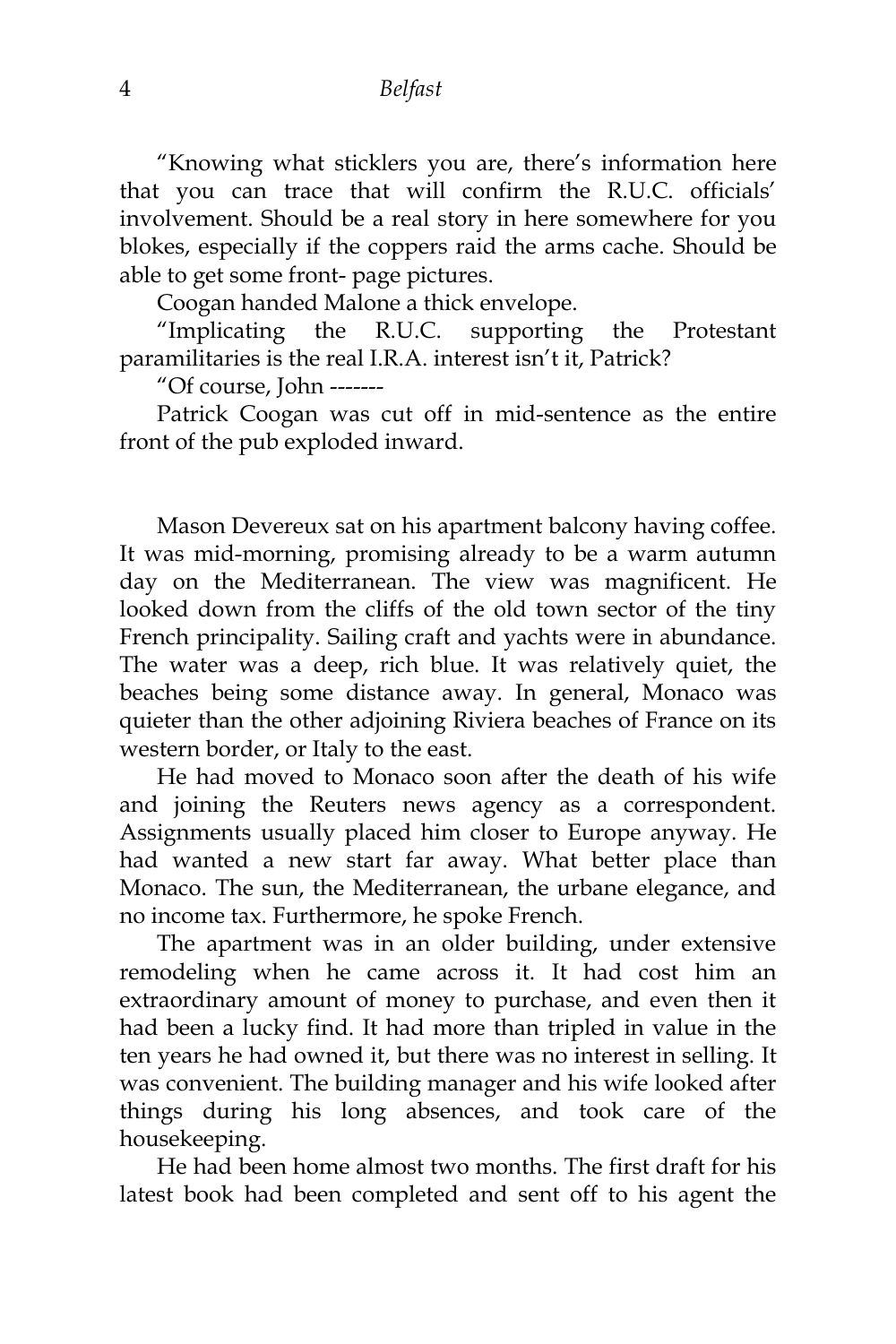previous week. Devereux was satisfied with the result. Two years in Haiti, Peru, and Mexico had produced a compelling photographic work. It was an eclectic mix of violence played against a backdrop of differing social situations and politics. His publisher was enthused with the galleys, his agent was ecstatic. Devereux was equally as pleased with the writing as he was with the photographs. None if this however dispelled a depression he was unable to shake.

On the patio table a single picture lay next to his coffee cup. It was not one of the photographs included in the book. He had taken the shot as the Mexican Army overran the guerrilla band. It was one of the last shots taken before he was captured. It showed a young Mexican army officer, probably in his midtwenties. It was the face of the only man that Devereux had ever killed.

The book captured a sequence of horrific photographs of the executions of several Mexican Army officers by the Zapista rebel band Devereux was with. Captured later by the Mexican Army, the remaining rebels were subjected to torture and anticipated execution. A foreign journalist could not be allowed to witness the retribution. The justification of the act did little to attenuate the continual reliving of the image of killing the man up close with a knife.

Since his business was world strife, Devereux kept up with events by receiving newspapers from New York, London, and Paris. His procedure was to scan the entire paper quickly. He knew the major areas of international conflict and had a good understanding of the background. He reviewed all the paper but tended to focus more on articles several pages inside which gave a broader perspective when followed over a period of time.

Major news events started out on the front page, but progressed deeper into the paper as the event value waned. Subsequent information had a half-life as news value, quickly becoming relegated to the inside pages. Such an article appeared on the fourth page of the London Times.

Most homicides never make a major paper, but Northern Ireland always had a newsworthy potential in London that would result in publishing accounts of almost anything violent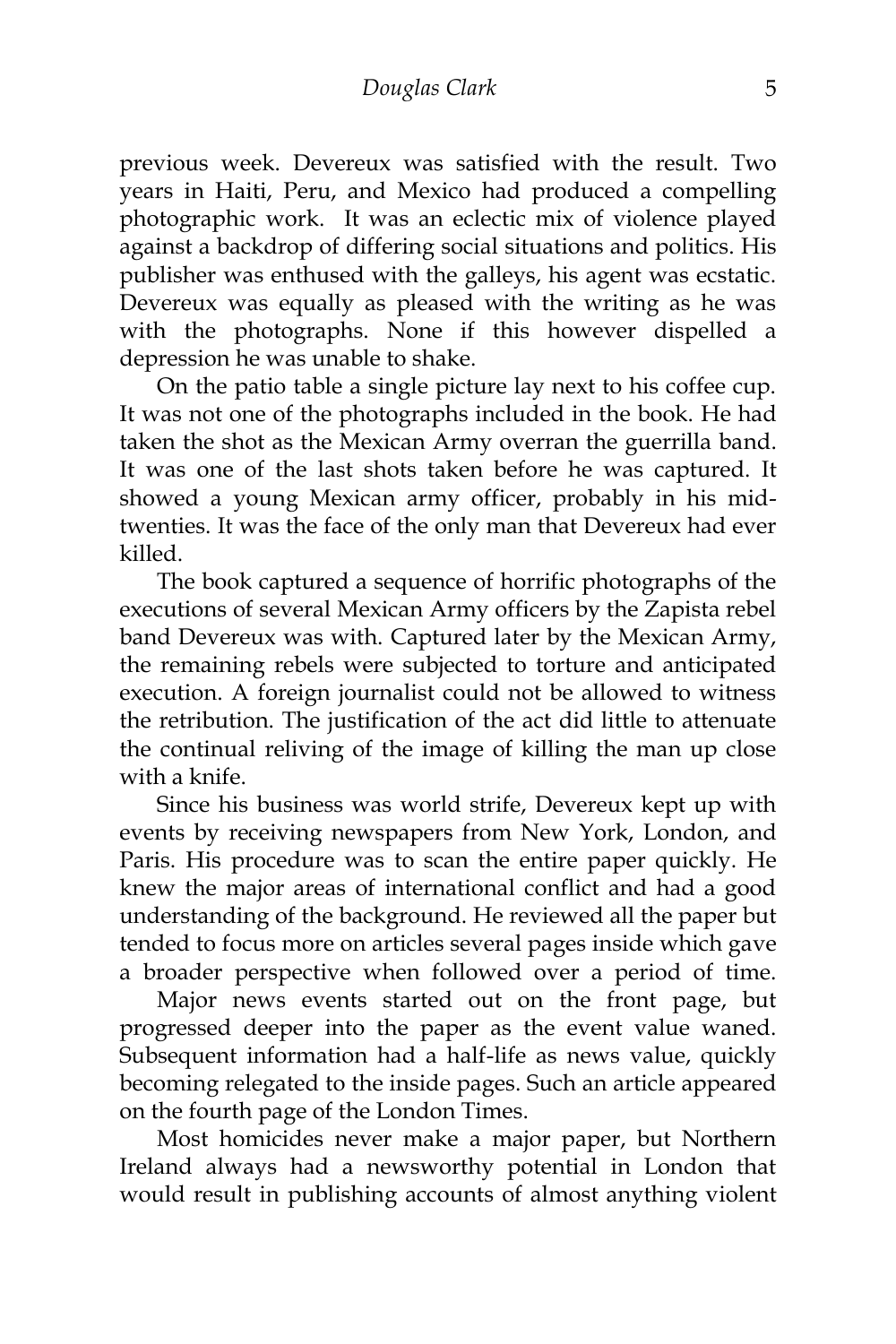that happened. A comparable murder in Devonshire would receive no space.

Devereux could have easily overlooked the small quarter column article. Perhaps it was the mention of a journalist's murder in the title that drew his eye. The story reported a bombing of a West Belfast pub the previous day. Several were injured, three killed. One of those killed was identified as John Malone, a journalist for a Dublin newspaper.

Devereux didn't know John Malone, but he knew his brother, Egan. Egan Malone had been a close friend during graduate school at UCLA. Malone was Irish, studying at UCLA on a fellowship. Malone had flown in from Ireland and stayed with Devereux for a couple of weeks after the death of Devereux's wife. Devereux knew this must be Egan's brother. The article indicated that John Malone worked for Egan's newspaper.

Devereux called Dublin immediately, leaving messages for Egan Malone at his office and on his answering machine at home. A few hours later, Malone returned his call.

"Mason, thanks for calling. I guess you've heard," Malone said. The hurt in his voice was apparent.

"Jesus, Egan, I'm so sorry to hear about your brother."

"Thanks, Mason. You know, he was only thirty-three. Married with two beautiful kids.

"I guess being a reporter puts you at some greater risk than other professions. But Christ, this is not like what you do, Mason. Hearing about your death would grieve me terribly, but wouldn't be a surprise. But Johnny was only a reporter. Sure the *troubles* make the North a meaner place, but its not a war zone," Malone burst forth in a release of frustration.

"I didn't think of it as was a war zone, but I guess it is. The fucking violence has been going on for so long it may never change."

Malone was quiet for a few moments. Devereux could almost hear the tears.

"Egan, it's been years since I've seen you. I'm coming up tomorrow,"

"That's kind of you, Mason, but you really don't have to."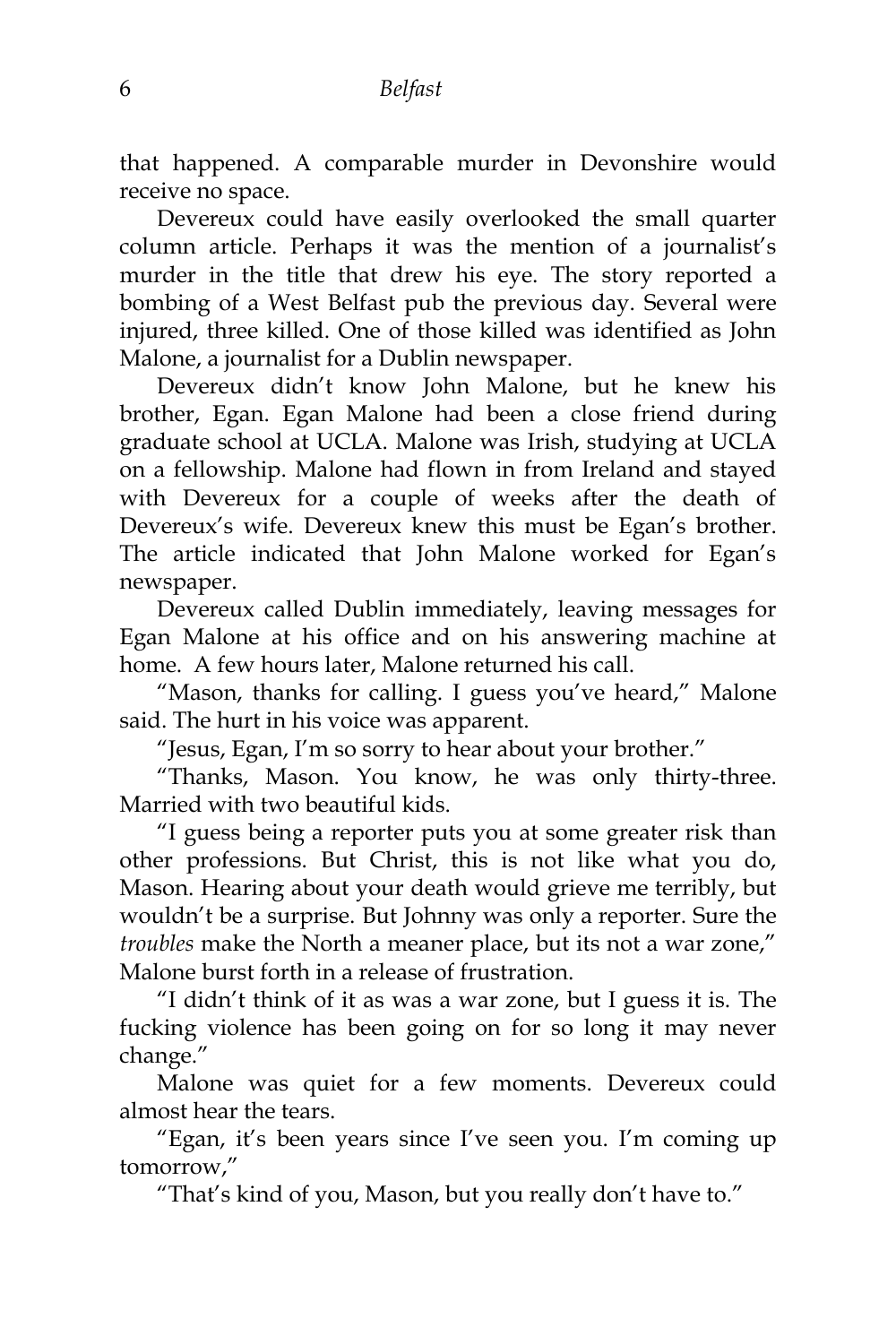"Of course I don't have to, Egan. I want to. Maybe even need to. I know you've got Jenny and your kids. You're got your family to help you through this. But I remember when Angela died. You were there for me. I didn't even want you there. I wanted to crawl into a hole. But you came anyway. I've thought about that often, Egan, because I think about Angela often. I've got to come, Egan."

Tears came to Devereux's eyes. He hadn't talked with Malone for almost two years. Had not seen him for almost ten years. Had never met his family. He felt guilty as hell. They had been very close friends for several years. Devereux made few close relationships, but Malone was important in his life. Malone had been his only other real friend, other than Angela. The fact that they had fallen out of touch did nothing to change that.

Devereux arrived in Dublin in the early afternoon the next day. Malone had insisted he stay at his home. Devereux had insisted that he would make his own way from the airport. Malone lived in the seaside village of Malahide, to the north of Dublin, and only about ten kilometers from the airport.

The taxi driver extolled the virtues of this delightful village. Everything here was history. In particular, Devereux would certainly enjoy the local attraction, Malahide Castle. The place that was Malone's own house was a grand structure, built one hundred-fifty years ago Devereux learned later.

Malone's wife Jenny greeted him at the door with a hug and kiss on the cheek. She was somewhat embarrassed at her own display of affection. She had never met Devereux.

"My Lord, it seems like I know you, but I've never met you Mr. Devereux. No, I shall call you Mason. I do know you well enough to call you Mason," Jenny Malone said. "Do come in. Egan's in Belfast, but he'll be back this evening."

Devereux liked her instantly. His old friend had been as lucky as he had been. Jenny Malone made coffee and took the opportunity to get to know this Mason Devereux she had heard so much about for so long. Devereux thoroughly enjoyed their conversation, almost forgetting the reason for his visit.

"Thank you for coming, Mason. I know this will help Egan. We both hurt deeply. Johnny was like one of my own brothers."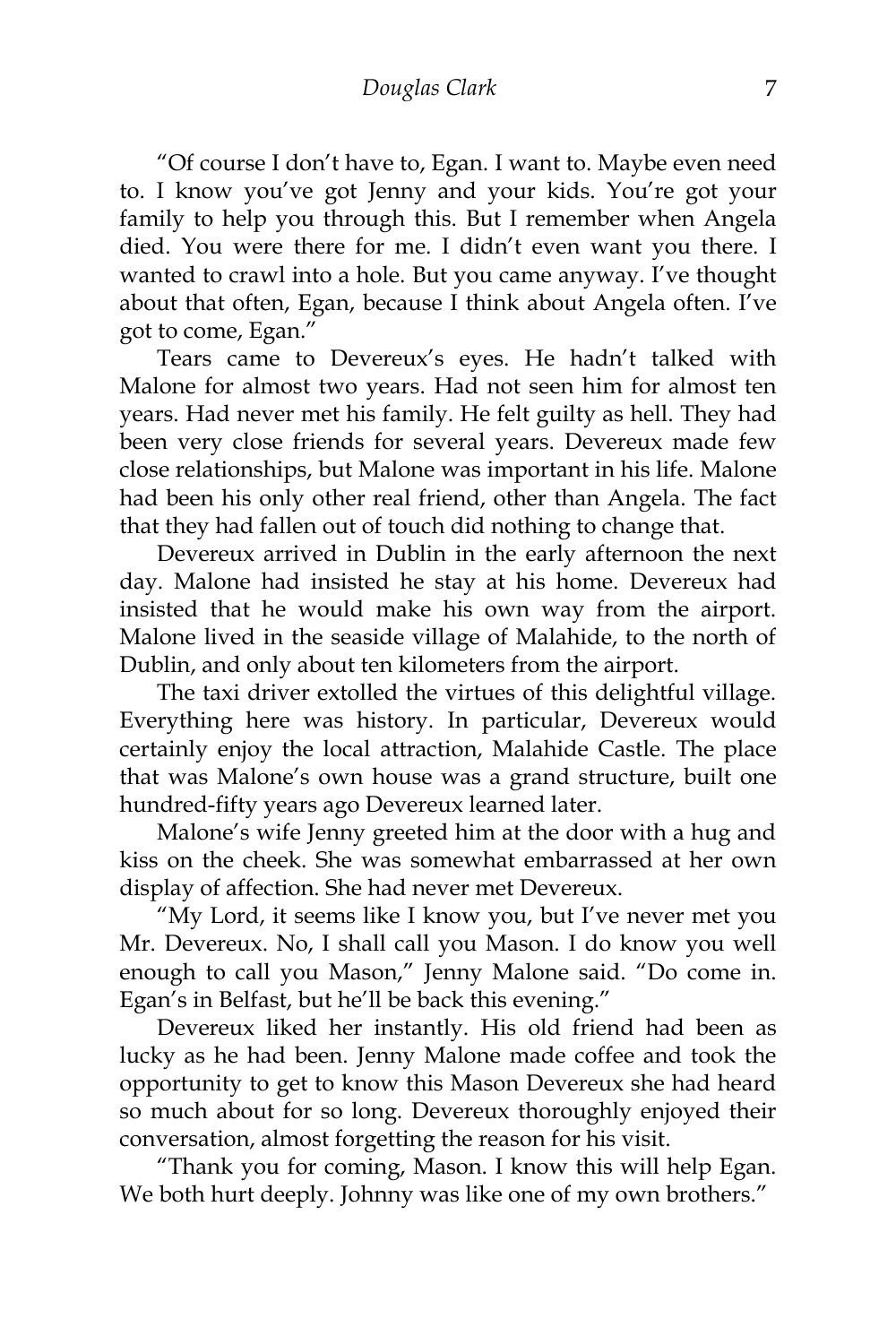Jenny Malone started to cry softly. Devereux held her hand.

Malone's two teenage daughters returned from school in the afternoon. They had heard their father speak about Mason Devereux. At first shy, the girls quickly warmed to him and asked him all sorts of questions. He was rescued by Egan Malone's return around six o'clock.

"Mason," Malone said, embracing Devereux. Tears streamed down both their cheeks with no self-consciousness.

Devereux and Malone talked for two hours, catching up on news of each other, graduating soon from coffee to whiskey. Jenny Malone and her daughters retreated to the background, eventually leaving to the kitchen to prepare a late dinner.

The next day they spent a few hours at Malone's office in Dublin. Late in the afternoon, Malone took him to his favorite pub.

"Egan, we heard about your brother. Can't tell you how sorry we are," the barkeeper said, extending his hand to Malone.

"Thanks, Pat, I appreciate that. I'd like you to meet an old friend of mind from my college days, Mason Devereux," Malone said.

The barkeeper extended his hand to Devereux. "Pleased to have you in my establishment, Sir. Any friend of Egan Malone is always welcome here, Sir. Devereux? Don't sound Irish. Perhaps French?"

"The name is French, and I speak French, but I'm from the U.S.," Devereux answered, extending his hand.

"Well French or American, its all right by me. Just so as you're not British, or a Protestant from the North," the barkeeper said, firmly shaking Devereux's hand.

At Malone's request, Pat pulled two pints of Guinness. The proper drawing of Guinness was a slow process taking several minutes. After the ritual, Malone and Devereux took their drinks to a table in the corner of the pub.

"The story in the London Times indicated that a Protestant paramilitary group was suspected. Was your brother working on a story?" Devereux asked.

"I don't know. I talked with Kevin Flanagan, a friend of Johnny's, and also a reporter for the paper. If he was, Kevin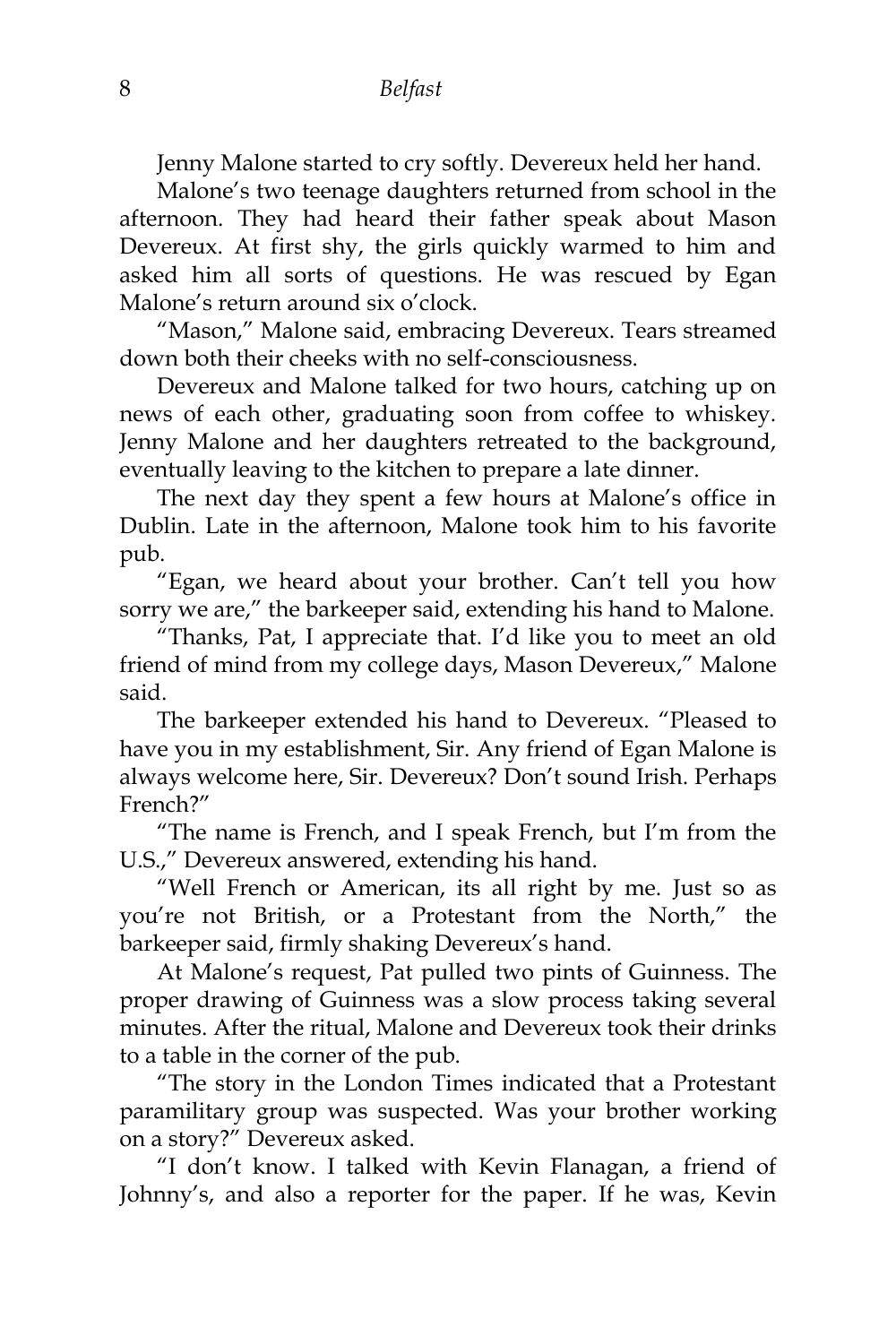didn't know about it. Hard to say. Could be he was just in the wrong place at the wrong time. It was a Catholic bar, in a Catholic working class neighborhood. But it wasn't near were he lived. Kevin didn't know the place as somewhere Johnny went to. Who knows. Could have been following a lead. Could have been just fishing around," Malone said.

"You know what Belfast is like," Malone blurted out, looking intently at Devereux. "Its like air travel. The statistics say its safe. But when something happens, it occurs at random, and you're usually dead."

Devereux didn't quite see the analogy, but didn't comment.

"It's not a crime ridden place. There's far less of a drug problem than here in Dublin. Yet when you're there you can feel the tension. Like something could happen at any moment. I imagine it's something like those drive-by shootings that happen in Los Angeles. The randomness, the unexpectedness.

"Johnny used to talk about what it was like. Said it was a pleasant place, a vibrant place. Friendly people. Economically in better shape than here in the Republic," Malone said, motioning to the barkeeper for two more.

"Than how do you account for the continuing violence. Christ, we've been hearing about I.R.A. terrorism for years," Devereux said.

"It wasn't the I.R.A. who killed Johnny, Mason. Don't get me wrong. I've never approved of the I.R.A.'s methods. I think they're terrorists. But it's not just the I.R.A. There's the other side that does much the same. The police suspect a faction of the U.F.F. They're outlawed too. I.R.A. are Catholic, the U.F.F. Protestant. Except religion has nothing to do with it."

"I've often wondered why the world press doesn't give them the save attention to their acts of violence. I.R.A. violence gets at least three times the copy space as the comparable attack by one of these Protestant paramilitary groups."

"And you're right, it has been going on forever. Everybody says over twenty-five years. But it's been much longer. The I.R.A. goes way back. The modern *troubles* seem to use the 1969 riots in Derry, as the demarcation point."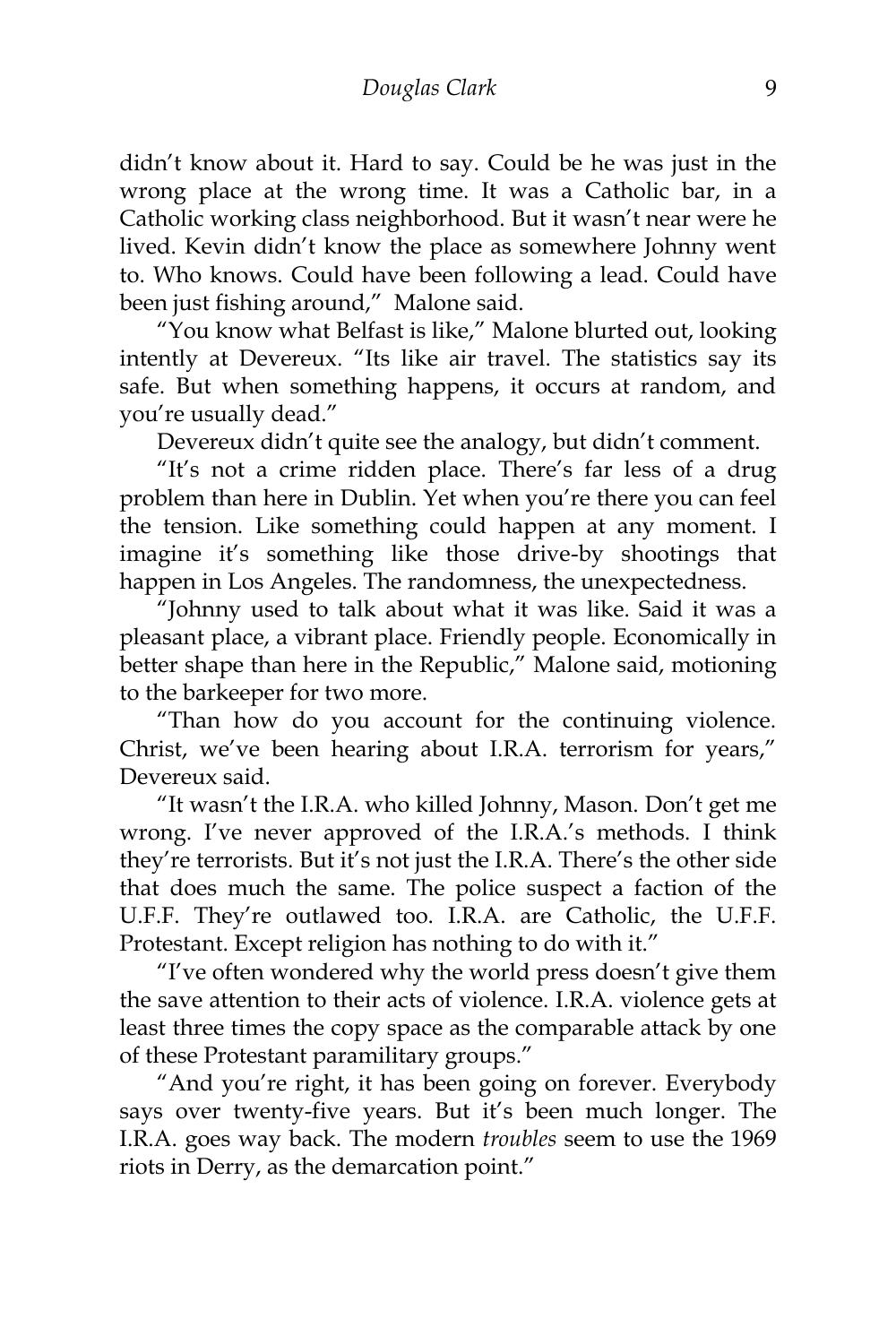Malone continued. "You know, all the world thinks this is only about some rebellion to join the North to the Republic. Make Ireland whole so to speak. To the average Catholic in Northern Ireland, it's often much more basic and personal. The I.R.A. gets much of its continuing support because of simple discrimination if not outright persecution."

"The average working class Catholic, and that's essentially all there are, experiences virtually the same discrimination as did blacks in America during the fifties and sixties. It's as blatant as apartheid in South Africa. Catholics are a minority in the North and they have all the problems minorities have everywhere."

"With the disbanding of the old parliament in 1972 there has been some progress. Direct rule from London has been better than the Protestant dominated Northern Ireland Parliament."

Devereux asked a few questions, letting Malone go on. It was cathartic. Along with his monologue, Malone ordered several whiskeys with Guinness chasers.

"Are you going to Belfast with us for the funeral, Mason?" Malone asked.

"Of course, Egan."

"God, I'm glad to see you, Mason," Malone gripped Devereux's shoulder.

The next day, the Malones, their two daughters, and Devereux drove the two hours to Belfast. Jenny Malone was glad for the diversion that Devereux brought.

With copies of Devereux's books in the house, the Malone girls knew of his exploits into war zones. The entire ride was filled with a constant barrage of questions from the teenagers, taking up where they had left off the day before. By the time they arrived, both were madly in love with this handsome, romantic friend of their father's.

Devereux's first glimpse of Belfast was a revealing shock. He understood the security checkpoint at the border of the Republic of Ireland with Northern Ireland, which was part of the United Kingdom. However, an army checkpoint as they entered Belfast was unexpected.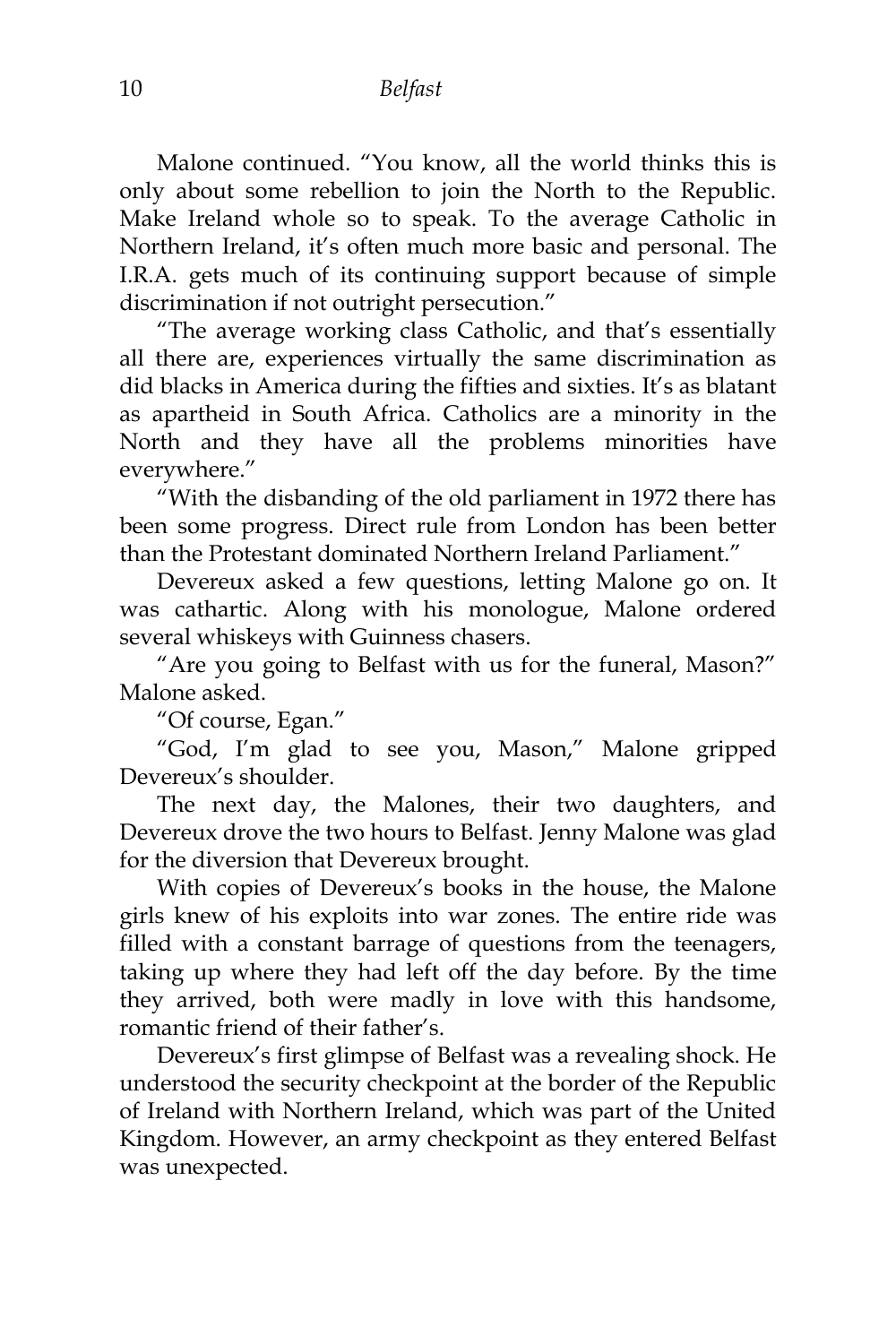"Thought things had eased here, Egan," Devereux said as they came to a stop in a queue at a security checkpoint.

"Not entirely, Mason. Note that these are British army personnel. That's at the crux of the turmoil. Not that long ago, the British army patrolled the streets of Belfast in full combat dress and armored personnel carriers. That's eased, but not the British presence."

"The British sure as hell don't see this as a pleasant place with friendly people, Egan," Devereux commented.

Devereux spent an uncomfortable first two days in Belfast. As much as everyone welcomed him, including Johnny Malone's widow, he still felt like an outsider. He reminded himself that he was here for Egan's sake, the same as Egan had done for him. He could feel that his being here had helped. Jenny Malone had touched his shoulder, and smiled into his eyes at a poignant moment, acknowledging her thanks simply by her expression.

The funeral turned out to be a much larger affair than planned, even though John Malone's widow had declined the suggestion to have a joint funeral with the others killed in the bombing. Hundreds turned out. Obviously, most could not have known John Malone. Egan speculated to Devereux that I.R.A. sympathizers undoubtedly organized the turnout. Catholic deaths were an important I.R.A. propaganda instrument.

The day after the funeral, Egan invited Devereux to a wake for his brother. A number of his friends had arranged the traditional celebration at Johnny Malone's favorite pub.

The concept of a wake was to celebrate the life of the deceased and how that life touched others. It was not devoted to grieving over the loss.

Malone and Devereux entered the pub late in the afternoon. They were greeted first by Kevin Flanagan, John Malone's friend from the paper. Flanagan made the introductions round the pub. Pints and whiskeys were in full flow. After a time, Devereux, Malone, and Flanagan found a table.

Flanagan was in his late twenties. Slender, even gaunt, with unfashionably longish hair, leather jacket and jeans. John Malone had been his boss, mentor, and friend.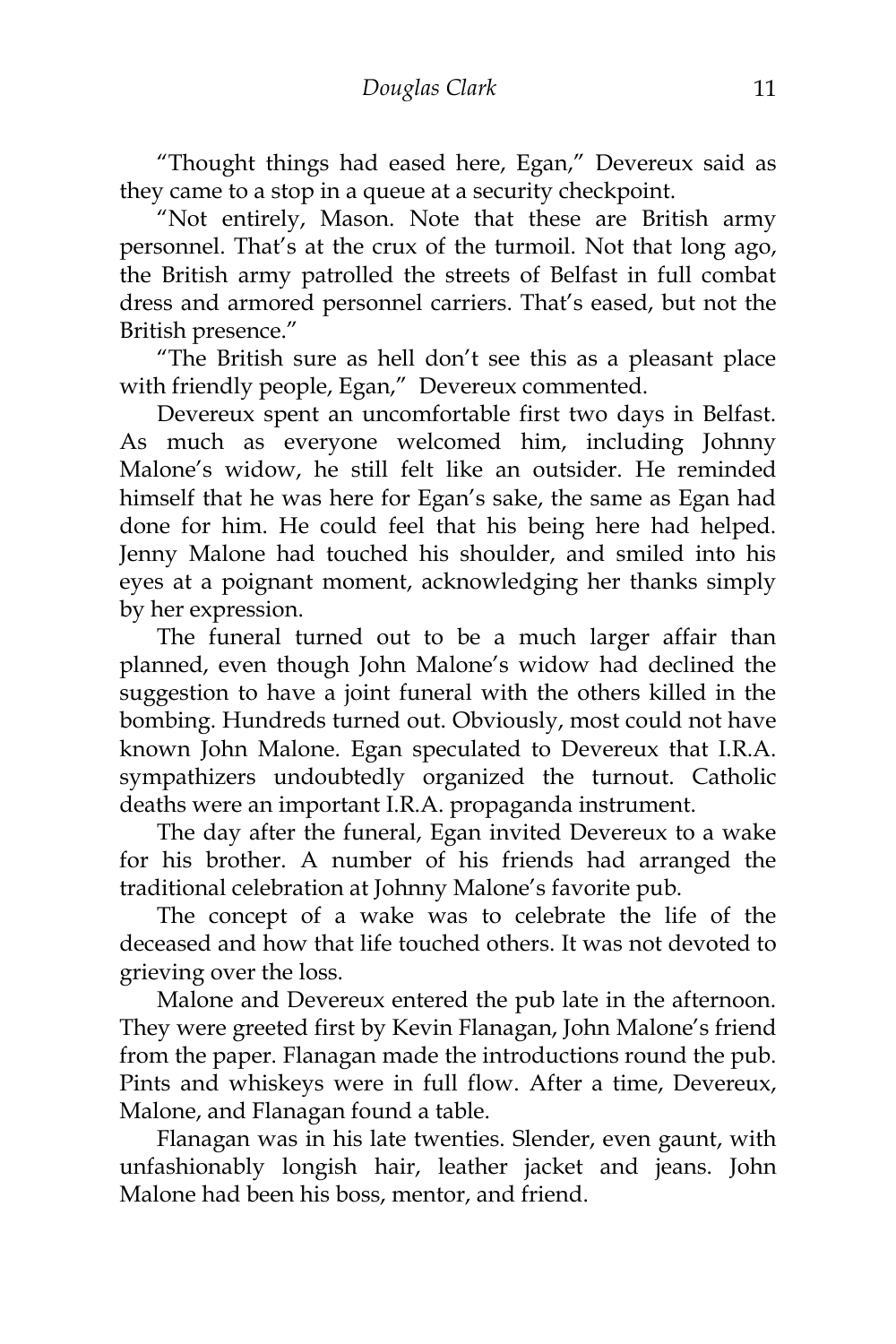"Well, Mason, what do you think of us Irish?" Flanagan said, raising his beer and downing the remaining half glass.

"Probably thinks were stereotypical drunkards," Egan Malone quipped. "Seems I've had him drinking ever since he arrived in Ireland."

"I'm meanin'about the *troubles*, Egan" Flanagan said.

"It's a curiosity, Kevin," Devereux said. "Most people think the I.R.A. is some old-time terrorist group that continues to do some violence. But to be honest, Kevin, Northern Ireland is lost in a long list of troubled spots in the world. Many parts of the world are suffering horrific slaughter and brutality of thousands of people. "

"Egan says the fundamental issue is discrimination against Catholics in Northern Ireland. That being so, it's hardly unique in the world today. Real bad shit is genocide. Discrimination isn't in the same league, Kevin."

Flanagan was already well into his fourth pint and at least two whiskeys. "So what you're saying is, unless there's a lot of violence with hundreds dying, the rest of the world will pay little attention."

"The rest of the world doesn't even care about those hundreds that are dying. Its just news. The people just don't have any connection. They're not touched by it."

"Shit. This is a wake for my brother. Let's forget the goddamn politics, Kevin" Egan Malone said.

"Ah Jesus, Egan, I'm sorry. It's the liquor talking. I don't mean to go on. It's just that--well, I report on what's going on, but it's bloody hard to stand apart from it," Flanagan said.

"I'm sorry, Mason. I didn't mean to attack you. I'm just so fucking mad. Johnny Malone was the best. He was a great newspaperman. He was a Catholic, but he reported things the way they were, whether it was pro-republican or pro-unionist."

"He taught me a lot. Taught me about reporting. Taught me about objectivity. Taught me about the craft. Most of all, he taught me how to think. Then some asshole fanatic, probably too stupid to have ever read a newspaper, kills him. Kills him with a fucking bomb. Doesn't even give a shit who he kills as long as they're Catholics."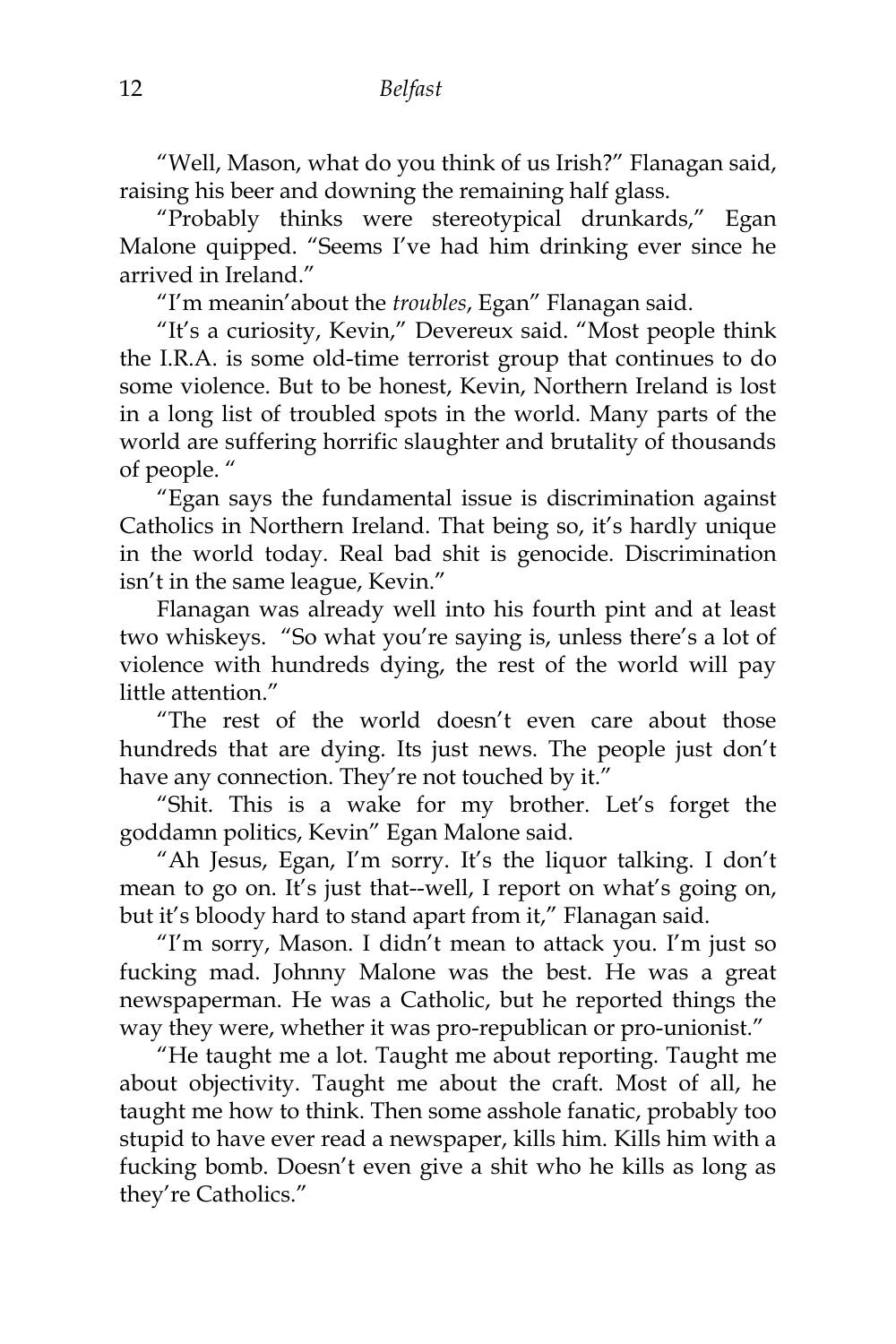Flanagan cried. It was not embarrassing. His were not the only tears shed for Johnny Malone that evening.

After a few moments, Kevin Flanagan regained his composure. "You know, this here's the third wake I've been to for someone I've known killed by the Prods or Brits. This isn't how most of the world lives, at least not in Europe or the United States. It's not Africa or the Balkans."

Flanagan took a long swig of another whiskey, "You know what it's like here in the six counties, it's like the civil rights struggle with your blacks in the U.S. Read a book by a black man, James Baldwin. What he describes from decades ago is what goes on in Northern Ireland in the nineties of today. You've got internment, which is imprisonment without trial. Or you have simple murder. Contrary to world opinion about the I.R.A., more Catholics die than anyone else."

"Listen, Mason. I'm a newspaperman. I know what's going on in the world, all the bad shit, all the wars, all the genocide," Flanagan was showing the effects of his liquor intake. "But look at this. What country in the West, what industrialized country, has such a war going on? Unrelenting violence for decades? No country does. That's the answer. What has gone on here for years is unique," Flanagan continued passionately.

"God damn it, Egan will attest that I don't agree with the I.R.A.'s methods, but the Prods' killers, the British backed killers, are as much a part of the problem. They make this a war."

"You know why the I.R.A. gets all the negative press?" It's their acronym. It's as simple as that. The fucking I.R.A. should give the enemy an acronym, and make it easy on the press," Flanagan said.

By now Kevin Flanagan was getting drunk. He excused himself to go to the lavatory.

"There's no getting away from politics here, Mason. Everybody has a position. You can't just take what happens here as a natural course of events. There's always the politics. There's always the history," Egan Malone said.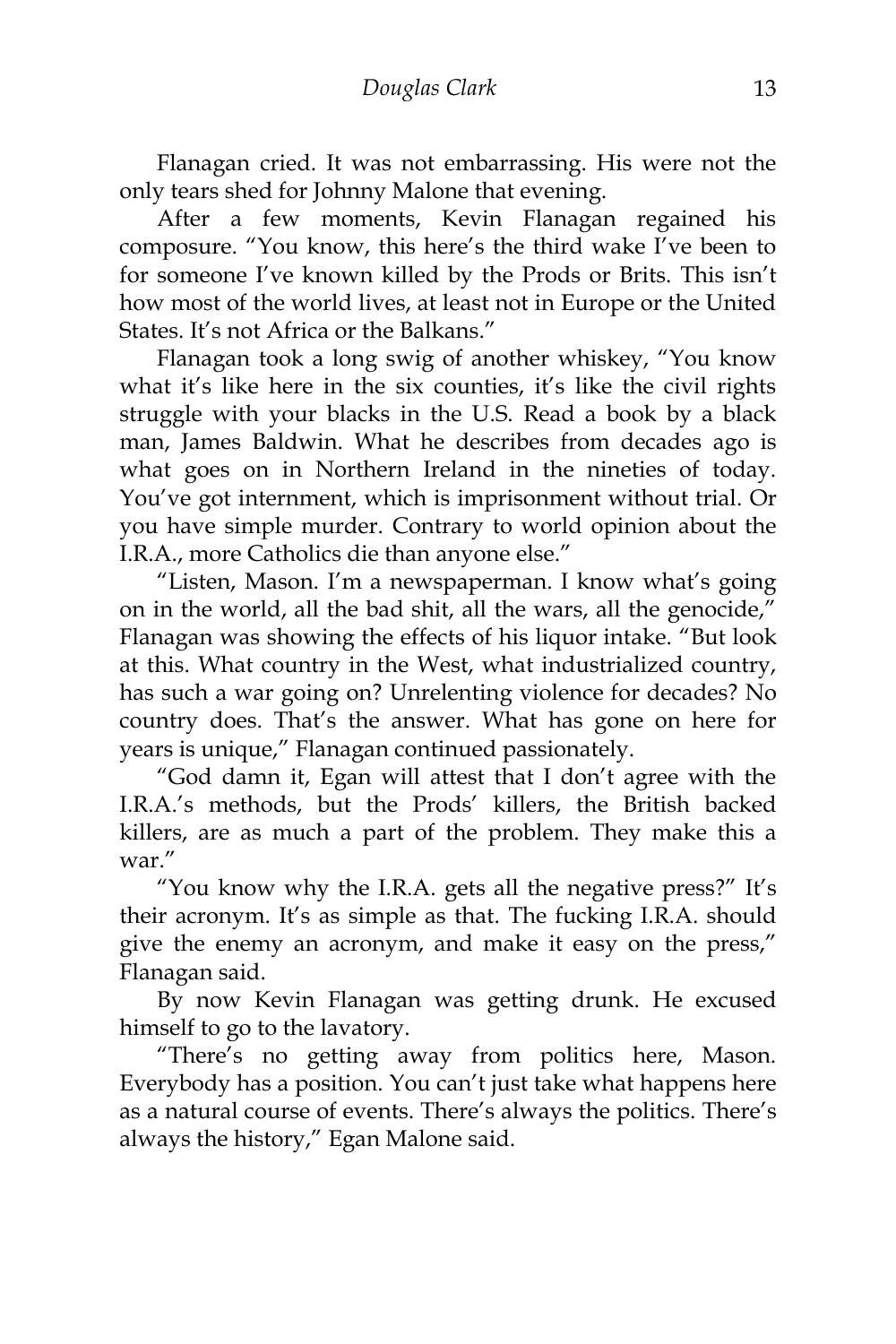"How do you feel, Egan? Do you hate the group responsible for John's death? Or do you just hate the circumstances?" Devereux asked Malone.

"Both, goddamn it! I'd like to see the bastards that killed Johnny hung. People of good cause don't set bombs in public places," Egan too was feeling the drink. His anger was surfacing.

"I'll tell you my feelings, Mason. I think England is an occupying power in the North. So do most Irish. I would like to see them gone. They've a terrible history here in Ireland."

"I don't think the majority of the Protestants want to discriminate against the Catholic's. Like everywhere in the world, it's some faction that's the cause of the violence and the misery. Fucking fanatics have always shaped history. Most people just want to survive."

Malone continued. "God, I'm sick, Mason. Johnny's dead. Killed by some thugs. An I.R.A. bombing could have just as easily killed Johnny. He could have been doing a story in a Protestant pub. So who do I blame?"

"There's nothing I could say to ease your pain, Egan. You blame the environment here that causes violence. It's exactly that kind of thinking that separates you from those that need to lay blame on some group they've been taught to hate," Devereux said.

"The masses, huh? You make me out to be what the communists would call a bourgeoisie. An elitist I guess," Malone remarked. "I hate all the murdering bastards here."

"Bullshit, Egan. You share the same opinion I do that the majority of people anywhere just follow some sort of lead. Most often based on some prejudice."

"You're a thinking person. Are you an elitist because of that? Maybe, but what thinking person would follow the kinds of nonsense we see in the world today? The fanatics can only move the stupid, the blind, or the willing. Don't chastise yourself because you're not one of the sheep," Devereux said.

Kevin Flanagan navigated back to the table with some difficulty. He downed the remainder of his whiskey. "God, I loved Johnny. He was my best friend."